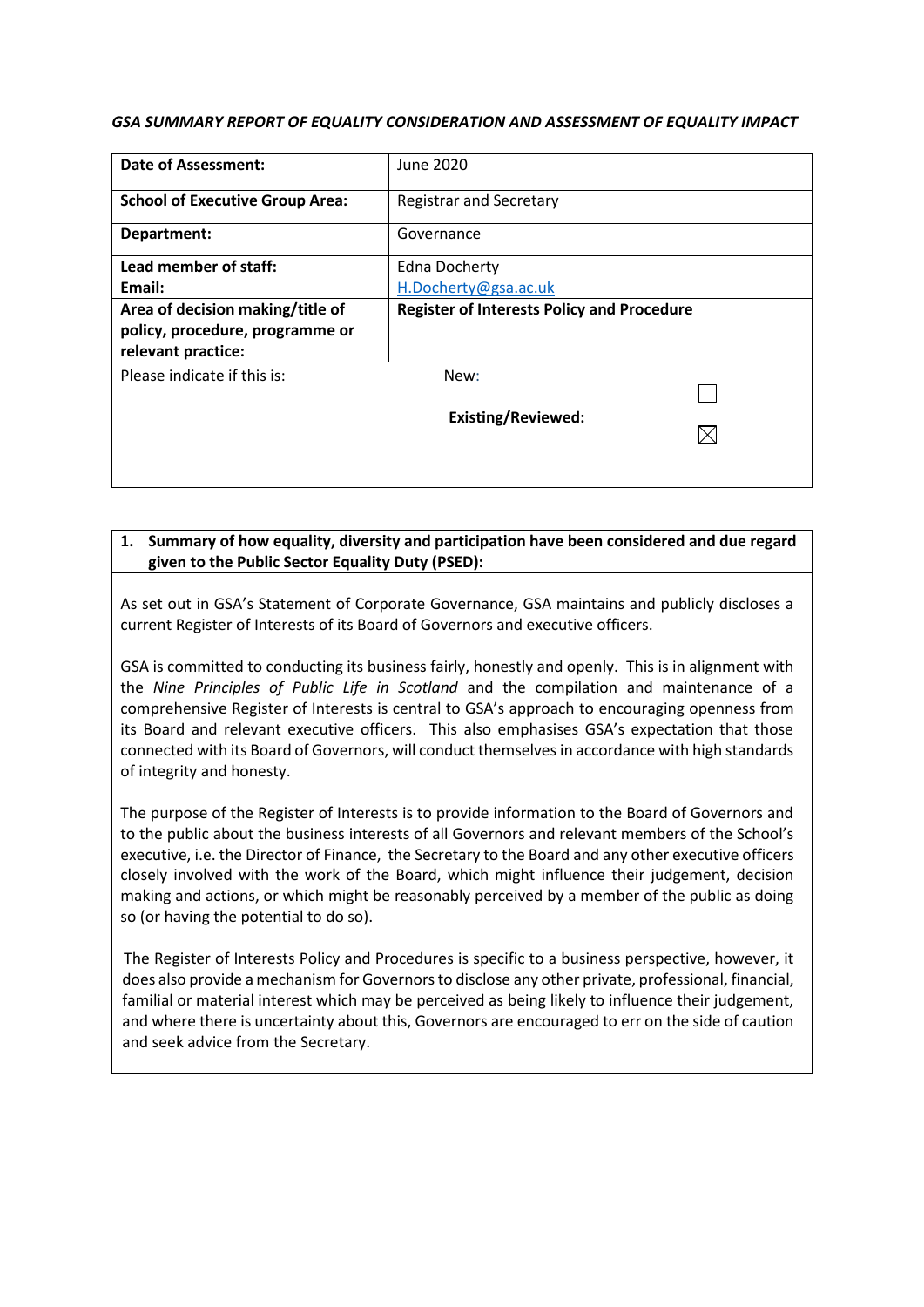In conjunction with activity undertaken in 2017/18 and 2018/19 to ensure GSA's compliance with the Code of Good Higher Education (2017), specifically DP 30<sup>1</sup>, a review of GSA's existing Register of Interest was undertaken. This was to ascertain whether GSA's approach to this important activity was in line with the expectations of the Code. The nature of this Policy requires that it applies equally and fairly to all members of the Board of Governors and relevant executive officers and the PSED was considered as an integral aspect of the policy review process, specifically in relation to its impact on the three Equality Duties, as outlined in section 3 below.

## **2. Evidence used to make your assessment:**

1

- Desk-based research undertaken with regard to best practice in the sector, focussing on post 1992 Scottish HEIs.
- Review of GSA's published *Register of Interests* from 2011/12 2017/18 and into the process by which the information is sought from Governors and relevant Senior Officers.

# **3. Outline any positive or negative impacts you have identified:**

This Register of Interests Policy and Procedure is based on the Nine Principles of Public Life in Scotland and therefore encourages openness and emphasises the need for the highest standards of honesty and impartiality for members of the Board of Governors. It will be used to identify any circumstances where a Board member's external interests, business, private, professional, financial, familial or material, which are likely to be or would, if publicly known, be perceived as being likely to influence the exercise of independent judgement.

The potential impact in respect of the three duties of the Equality Act 2010 has been identified as follows:

# **1. Eliminate unlawful discrimination, harassment, victimisation and any other conduct prohibited by the Equality Act**:

The policy is likely to have a positive impact on this duty as it is based on the principles of fairness. It is designed to identify any conflicts of interest in a fair and consistent manner, regardless of the beliefs, needs or other characteristics of the individuals involved. Where an individual's specific circumstances are relevant to the matter being addressed, there is an obligation for discussion between the individual Governor and the Secretary to the Board which will provide opportunity for such circumstances to be discussed and taken into account.

Although the policy covers interests specifically from a business perspective relevant, or potentially relevant, to an individual's role as a Governor or as an executive officer, it also provides a route for Governors to disclose other private, professional, financial, familial or material interests which could be regarded as potentially prejudicial to the open, objective and impartial discharge of the individual's role as Governor. Where there is uncertainty about this, Governors are encouraged to err on the side of caution and seek advice from the Secretary.

Individuals shall be invited to review and revise the information contained about them in the Register at least once every year.

*<sup>1</sup> The Institution is expected to publish the register of interests on its website, suitably redacted to take account of data protection duties, and keep it up to date. The Secretary and any other senior officer closely associated with the work of the governing body, for example the Finance Director, must also submit details of any interests to be included in the register.*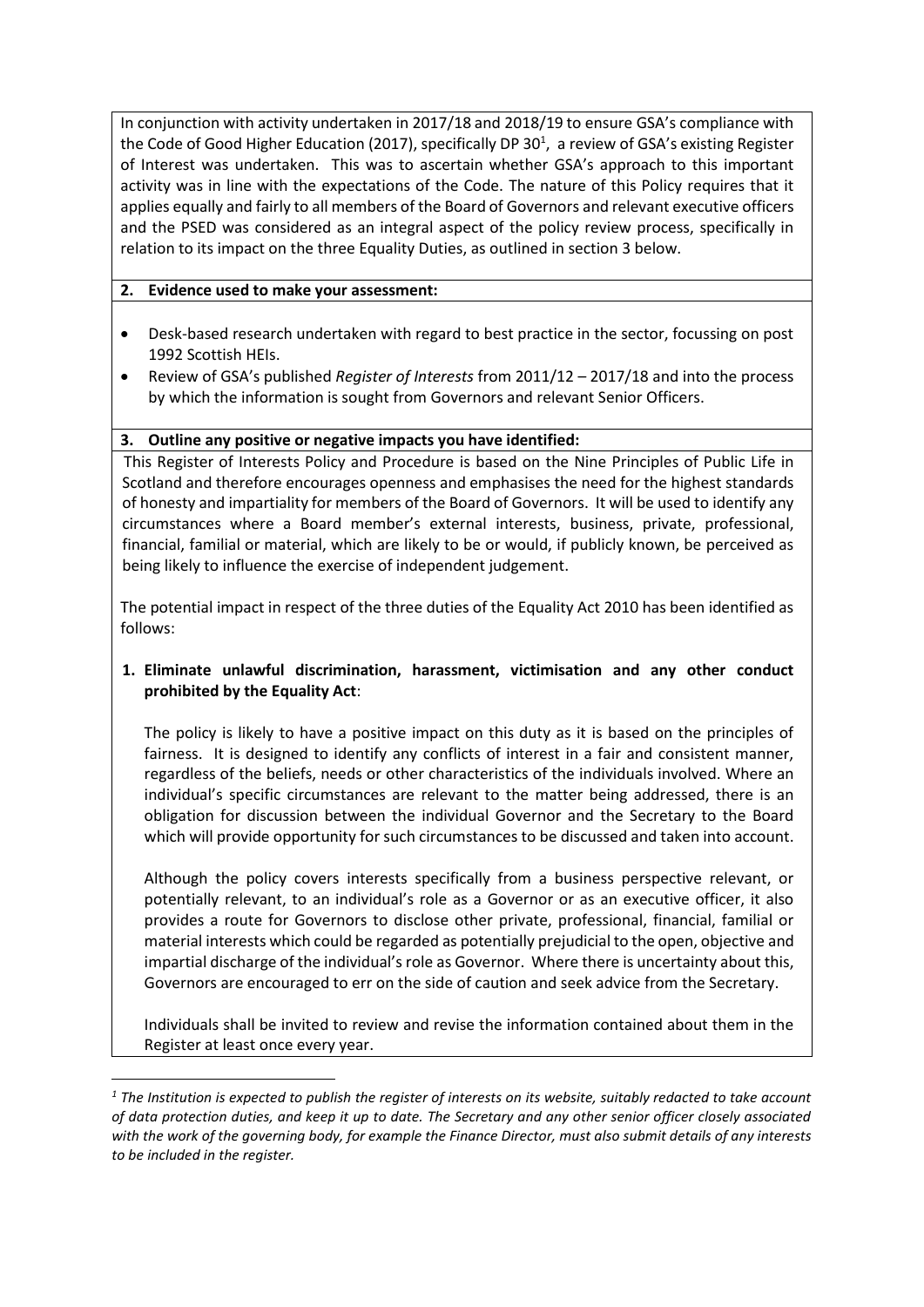The policy also signposts members of the Board to other relevant policies, e.g. Gifts & Hospitality Policy for the Board of Governors and Anti-Bribery and Corruption Policy.

# **2. Advance Equality of Opportunity between people who share a protected characteristic and people who do not share it:**

The Policy should not have any impact (positive or negative) on the need to advance equality of opportunity between people who share a protected characteristic and people who do not share it. All persons who are required to declare interests or conflicts of interests do so from a business perspective irrespective of their beliefs, needs or other characteristics.

# **3. Foster Good Relations between people who share a protected characteristic and people who do not share it.**

The Policy should not have any impact (positive or negative) on the need to foster good relations between people who share a protected characteristic and people who do not share it. All persons who are required to declare interests or conflicts of interests do so from a business perspective irrespective of their beliefs, needs or other characteristics.

Ultimately this policy should assist GSA in the promotion of equality through best governance practice underpinned by integrity and respect.

| <b>Action</b>                                                                                   | <b>Equality Impact</b> | <b>Person Responsible</b>  | <b>Timeframe</b> |
|-------------------------------------------------------------------------------------------------|------------------------|----------------------------|------------------|
| <b>Monitoring and Reporting</b>                                                                 |                        |                            |                  |
| 1 Interests to continue to be declared                                                          | <b>PSED</b> (1)        | <b>Assistant Secretary</b> | On-going         |
| at the beginning of each Board and                                                              |                        | to the Board (and          | obligation       |
| Board Committee Meeting.                                                                        |                        | Committee                  |                  |
|                                                                                                 |                        | Secretaries)               |                  |
| 2 Individuals shall continue to be                                                              | <b>PSED</b> (1)        | <b>Assistant Secretary</b> | On-going         |
| invited to review and revise the                                                                |                        | to the Board               | obligation       |
| information contained about them in                                                             |                        | (Corporate                 |                  |
| the Register at least once every year.                                                          |                        | Governance Office)         |                  |
| 3 The Register of Interests, published                                                          | <b>PSED (1)</b>        | <b>Assistant Secretary</b> | On-going         |
| on the GSA website, will be updated                                                             |                        | to the Board               | obligation       |
| as changes occur.                                                                               |                        | (Corporate                 |                  |
|                                                                                                 |                        | Governance Office)         |                  |
| 4 Monitor the Register of Interests                                                             | PSED (1,2)             | <b>Assistant Secretary</b> | On-going to      |
| for matters arising with potential for                                                          |                        | to the Board               | 2023             |
| equality impact to inform next policy                                                           |                        |                            |                  |
| review/development.                                                                             |                        |                            |                  |
| Where/when will progress and the outcomes of your actions be reported and reviewed:<br>5.       |                        |                            |                  |
| The Registrar and Secretary will confirm actions 2 and 3 have been completed on an annual basis |                        |                            |                  |

#### **4. Actions you have taken or planned as a result of your findings:**

The Registrar and Secretary will confirm actions 2 and 3 have been completed on an annual basis in his Registrar and Secretary's Report to the Board.